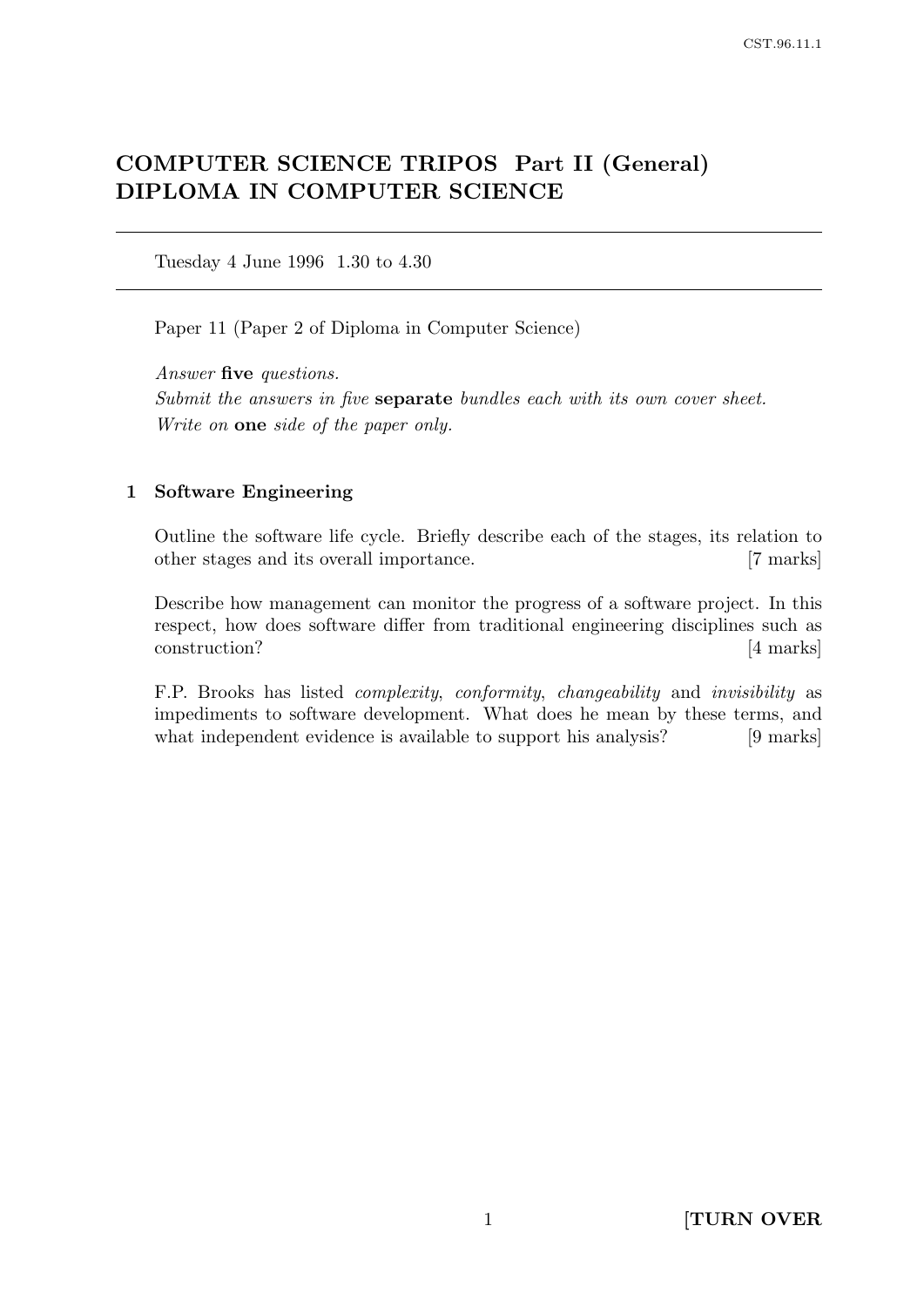## 2 Modula-3

Explain the purposes of the Modula-3 reserved words NIL, NULL, REFANY and TYPECASE and describe how they are used in the following program.

```
MODULE Sub EXPORTS Main;
IMPORT IO, Fmt;
TYPE
 RefLink = REF Link;Link = RECORD val : CARDINAL; next : RefLink := NIL END;
PROCEDURE ToText (r : REFANY) : TEXT =
  BEGIN
   TYPECASE r OF
     NULL => RETURN "NIL"
    | RefLink (r1) => RETURN Fmt.Int (r1^{\degree}.val) & "::" &
                                             ToText(r1^.next)
     ELSE
       RETURN "** Unknown Type **"
     END
   END ToText;
VAR
  jack : RefLink;
  jill := NEW (RefLink, val := 4);BEGIN
  jill^.next := NEW (RefLink, val := 7,
                           next := NEW (RefLink, val := 11));IO.Put (ToText(jack) & "\n");
  IO.Put (ToText(jill) & "\n")
\text{END} Sub. [6 \text{ marks}]
```
What is output by the program? Explain how this comes about. [4 marks]

Explain the use of the Modula-3 functions ISTYPE and NARROW. [4 marks]

Suppose TYPECASE were missing from Modula-3. Rewrite the procedure ToText using ISTYPE instead. Explain the operation of the revised procedure. [6 marks]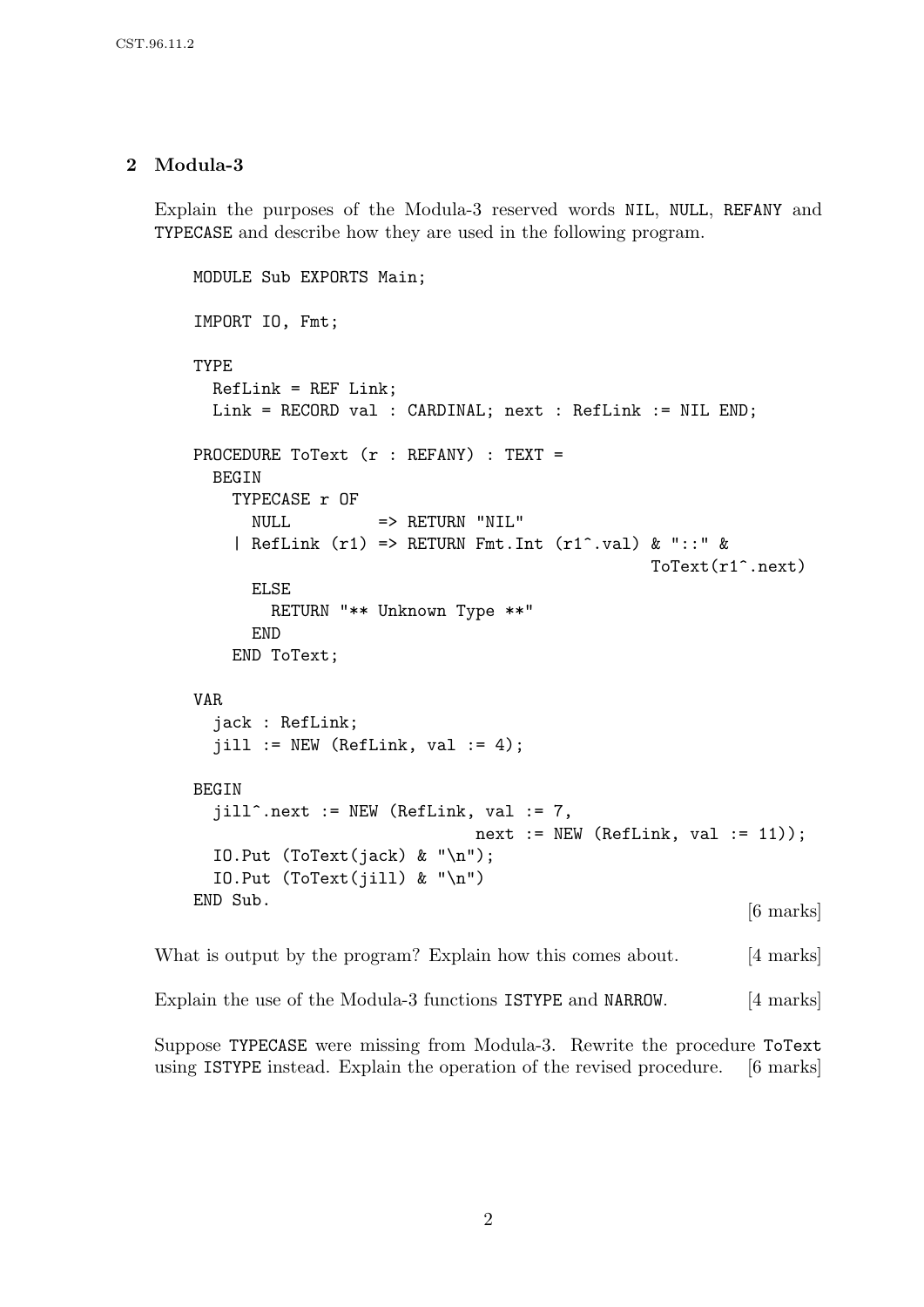# 3 Further Modula-3

What are UNSAFE interfaces and implementations in Modula-3 and what are they used for? [5 marks]

Write brief notes on the following Modula-3 keywords:

UNTRACED ADDRESS ADR LOOPHOLE DISPOSE [3 marks each]

# 4 Compiler Construction

Describe a structure that could be used to represent the abstract syntax tree of the following  $\lambda$ -expression:

 $(\lambda a.(\lambda f.fa)(\lambda n.n+1))$ 3

Outline the definition of an evaluator function eval(expr, env) that could be used to evaluate a given expression expr represented in this way in the context of an environment given by env. Pay particular attention to the treatment of bound variables and the mechanism you use for function calls. [7 marks]

Is it possible with your implementation to give it a  $\lambda$ -expression which would cause eval to recurse to an unlimited depth? If so, give such a  $\lambda$ -expression; if not, explain why. [3 marks]

Is it possible with your implementation to give it a  $\lambda$ -expression that causes an environment chain of unlimited length to be created during the evaluation? If so, give a  $\lambda$ -expression that would cause this; if not, explain why it is not possible.

[3 marks]

In an erroneous implementation of eval the value of

 $(\lambda x. body)$ 

is an object that does not incorporate the contextual environment, and whose call evaluates body in an environment derived from the environment of the call. Explain why such an implementation is wrong, giving an example  $\lambda$ -expression that would yield different results when evaluated by this implementation and yours. [7 marks]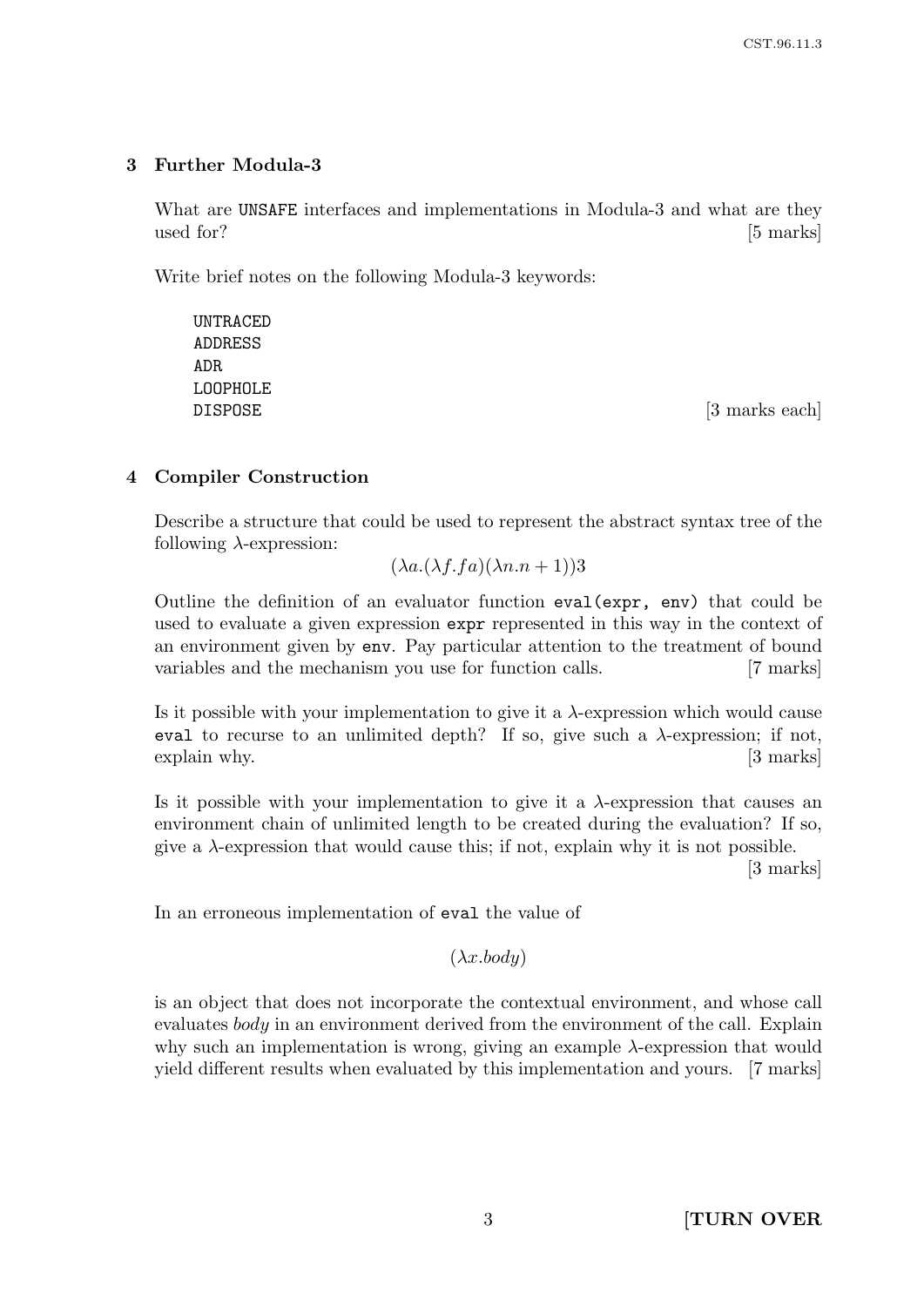## 5 Data Structures and Algorithms

Show why comparison-based sorting of n items cannot take much less than  $n \log n$ comparisons, being clear about your assumptions. Why can it take any less than  $n \log n$ ? [10 marks]

If 1024 numbers are drawn randomly in the range  $0-127$  and sorted by binary insertion, about how many compares would you expect? A fairly rough estimate will do if your reasoning is clear. [10 marks]

## 6 Operating System Foundations

Give a detailed criticism of the following options for supporting interactions between processes in separate address spaces:

- $(a)$  pipes
- (b) asynchronous message passing
- (c) synchronous message passing

[20 marks]

## 7 Operating System Functions

What is meant by the term *demand paging* in a virtual memory management system, and how is it implemented? [5 marks]

Briefly describe five techniques which the operating system and/or hardware can implement to improve the efficiency of demand paging. [5 marks]

What is the *working set* of a program, and how can an operating system use it in the management of virtual memory? [3 marks]

Describe the clock (second chance) algorithm for selecting a VM page for replacement when a page fault occurs. How is the performance of this algorithm affected by the memory size of the computer system, and how may this be avoided? [7 marks]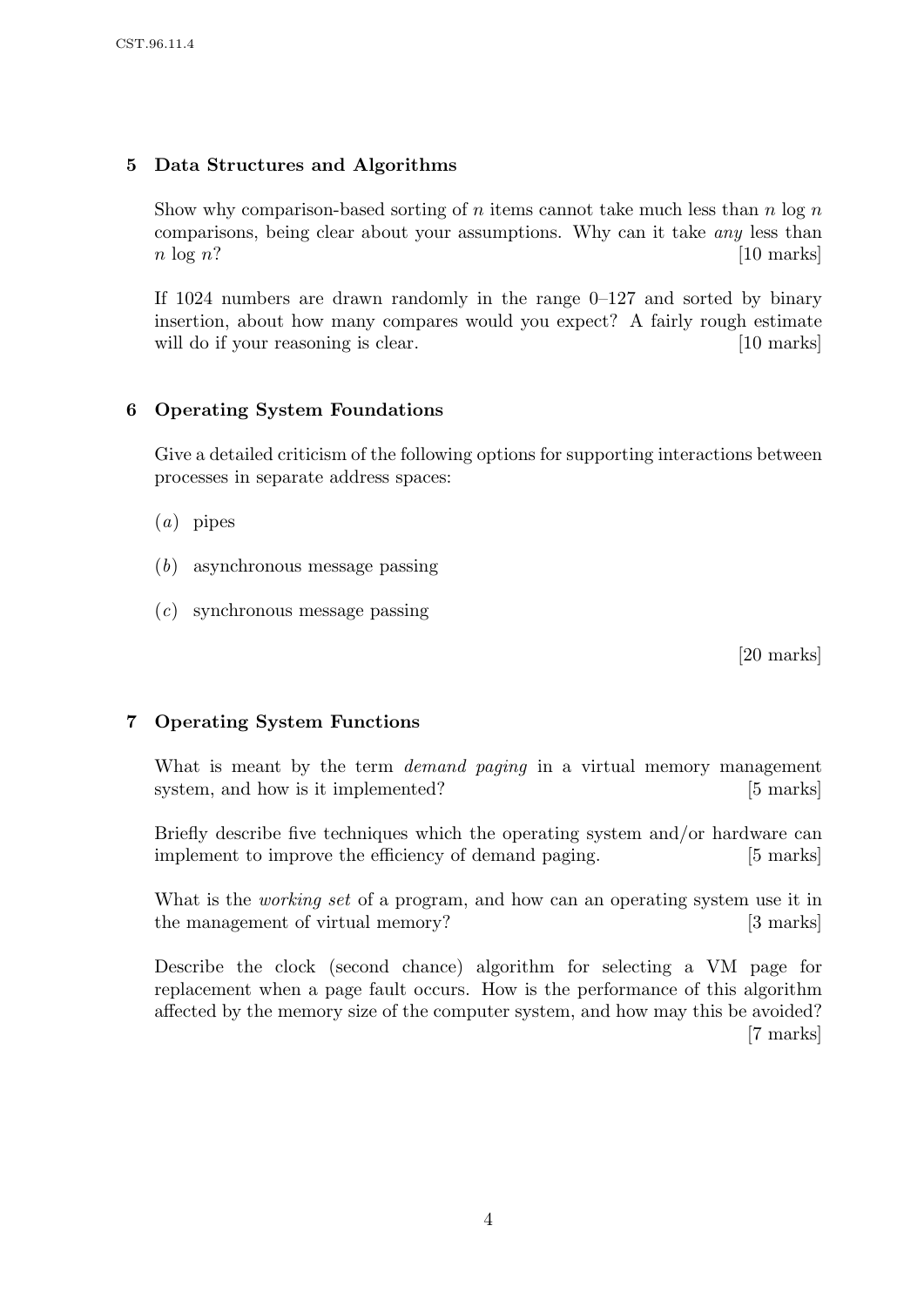#### 8 Mathematics for Computation Theory

Let  $E$  be an event over  $S$  that is accepted by the deterministic finite automaton  $M \equiv (Q, S, \iota, f, A),$  where  $|Q| = N$ . Suppose that  $z \in E$  is a word such that  $\ell(z) \geq N$ : show that we may write  $z = uvw$  where

 $(i)$   $\ell(uv) \leq N$  $(ii) \ell(v) \geq 1$ (*iii*) for all  $n \geq 0$ ,  $uv^n w \in E$  [12 marks]

State whether each of the following languages over  $S = \{a, b\}$  is regular, giving your reasons.

(a)  $L_1 = \{ww \mid w \in S^*$ [6 marks]

$$
(b) \quad L_2 = \{wzw \mid w, z \in S^*\}\tag{2 marks}
$$

[Note:  $|Q|$  indicates the number of elements in set Q, and  $\ell(w)$  the number of characters in word w.]

#### 9 Computation Theory

A bag B of natural numbers is a total function  $f_B : \mathbb{N} \to \mathbb{N}$  giving for each natural number x the count  $f_B(x)$  of occurrences of x in B. If each  $f_B(x) = 0$  or 1, then  $f_B$  is the characteristic function  $\chi_s$  of a set S: every set can thus be regarded as a bag.

(a) A bag B is recursive if the function  $f_B$  is computable. Suppose that the sequence of bags  ${B_n \mid n \in \mathbb{N}}$  is recursively enumerated by the computable function  $e(n, x) = f_n(x)$ , which gives the count of x in each bag  $B_n$ . Show that there is a recursive set S that is different from each bag  $B_n$ . [7 marks]

Hence prove that the set of all recursive bags cannot be recursively enumerated. [3 marks]

(b) A bag B is finite if there is  $X \in \mathbb{N}$  such that  $f_B(x) = 0$  for all  $x \geq X$ . Show that the set of all finite bags is recursively enumerable. [10 marks]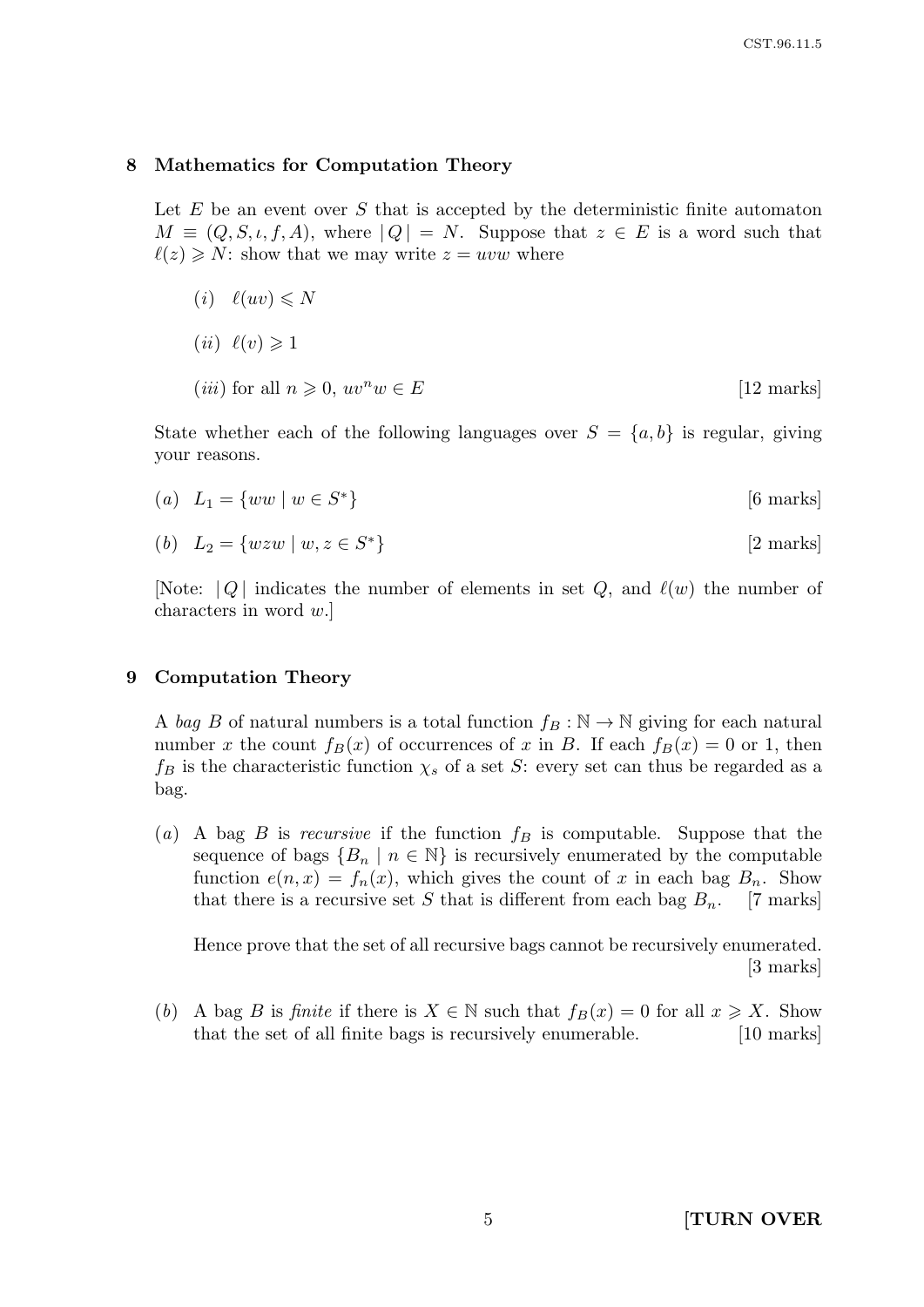## 10 Numerical Analysis I

Let  $x^*$  be the floating-point representation of a number x. Define the *absolute error* and *relative error* in representing x by  $x^*$ . How are these errors related? [3 marks]

Let  $x_1, x_2$  be two numbers. Find expressions for

- (a) the absolute error in representing  $x_1 + x_2$
- (b) the *relative error* in representing  $x_1.x_2$  (where "." denotes multiplication) [4 marks]

Assume that the numbers 1 and 2 are represented exactly. Find an expression for the absolute error in calculating  $2x + 1$ . [2 marks]

In an iterative calculation the number  $y$  is an improved value of  $x$ , derived from the assignments

$$
p := x/2 + 1
$$

$$
q := x - 2
$$

$$
y := p + 1/q
$$

If  $\varepsilon_x$  is the absolute error in representing x, find an expression for the absolute error  $\varepsilon_y$  in representing y. [6 marks]

What is the approximate *relative error*  $\delta_y$  in representing y when  $x = 2.01$ ? [5 marks]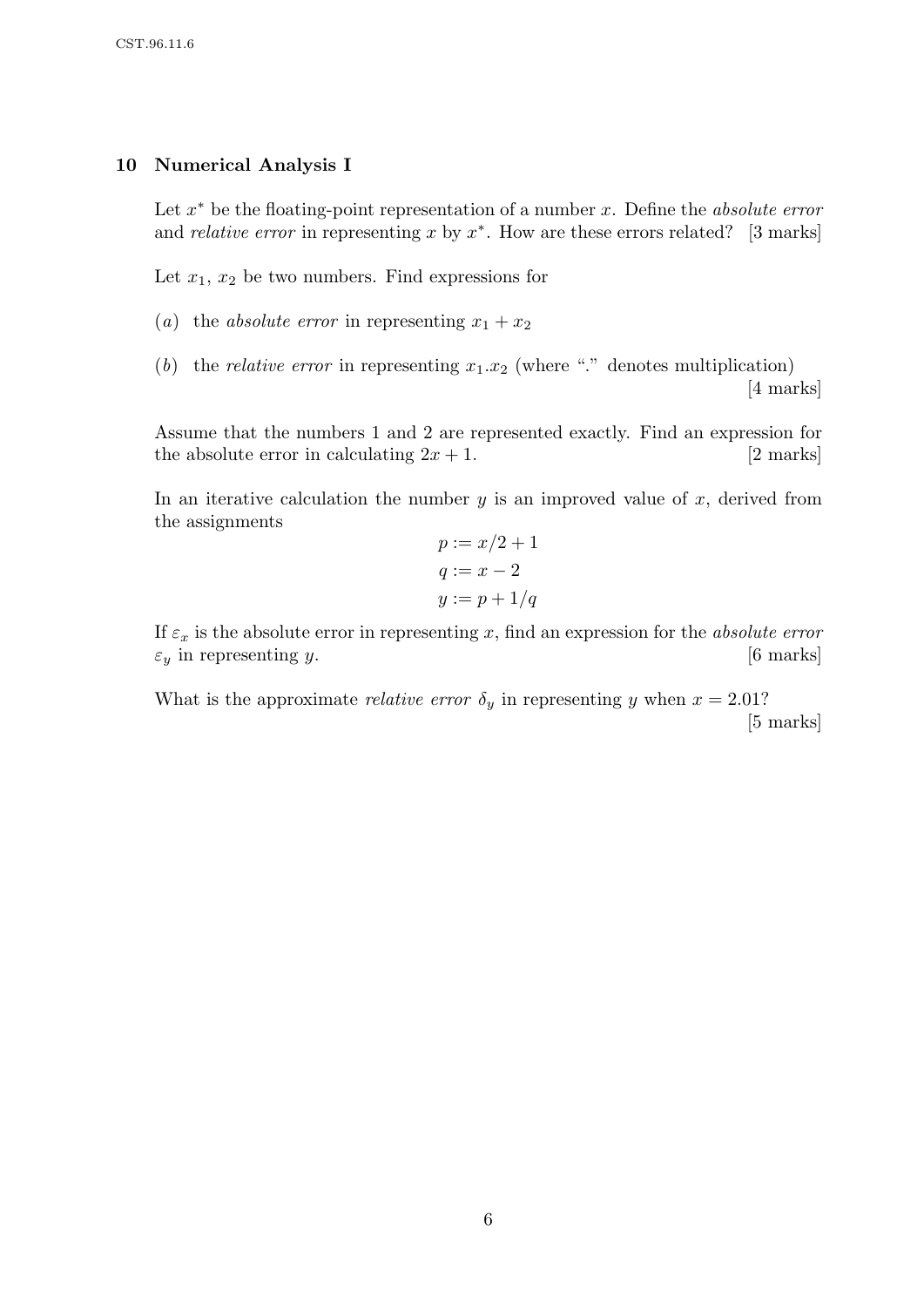### 11 Graphics

Describe a quad-tree encoding method for greyscale images. [6 marks]

Given the following greyscale image, draw a diagram showing how it would be encoded using your method from the previous part.

| 33 | 39 | 43 | 72 |
|----|----|----|----|
| 34 | 54 | 64 | 81 |
| 42 | 54 | 71 | 83 |
| 60 | 64 | 77 | 89 |
|    |    |    |    |

[4 marks]

An image processing package allows the user to design  $3 \times 3$  convolution filters. Design  $3 \times 3$  filters to perform the following tasks:

| $(a)$ blurring | $[2 \text{ marks}]$ |
|----------------|---------------------|
|                |                     |

(b) edge detection of vertical edges [2 marks]

Choose one of the two filters  $(a)$  or  $(b)$  from the previous part. Explain how it works, using the following image as an example (you may round off any calculated values to the nearest integer).

| 100 | 100 | 100 | $\left( \right)$ | $\mathbf{0}$      | $\mathbf{0}$ |
|-----|-----|-----|------------------|-------------------|--------------|
| 100 | 100 | 100 | $\theta$         | $\mathbf{\Omega}$ | $\mathbf{0}$ |
| 100 | 100 | 100 | $\mathbf{0}$     | $\mathbf{\Omega}$ | $\mathbf{0}$ |
| 100 | 100 | 100 | 100              | 100               | 100          |
| 100 | 100 | 100 | 100              | 100               | 100          |
| 100 | 100 | 100 | 100              | 100               | 100          |
|     |     |     |                  |                   |              |

[6 marks]

## 12 Digital Electronics

Design a synchronous sequential circuit with one input and one output which produces an output  $X = 1$  whenever any of the following input sequences occur: 1100, 1010 or 1001. The circuit resets to its initial state after a 1 output has been generated.

- (a) Draw a state diagram and provide a transition table. [10 marks]
- (b) Choose an assignment and show the control factors for JK flip flops.

[10 marks]